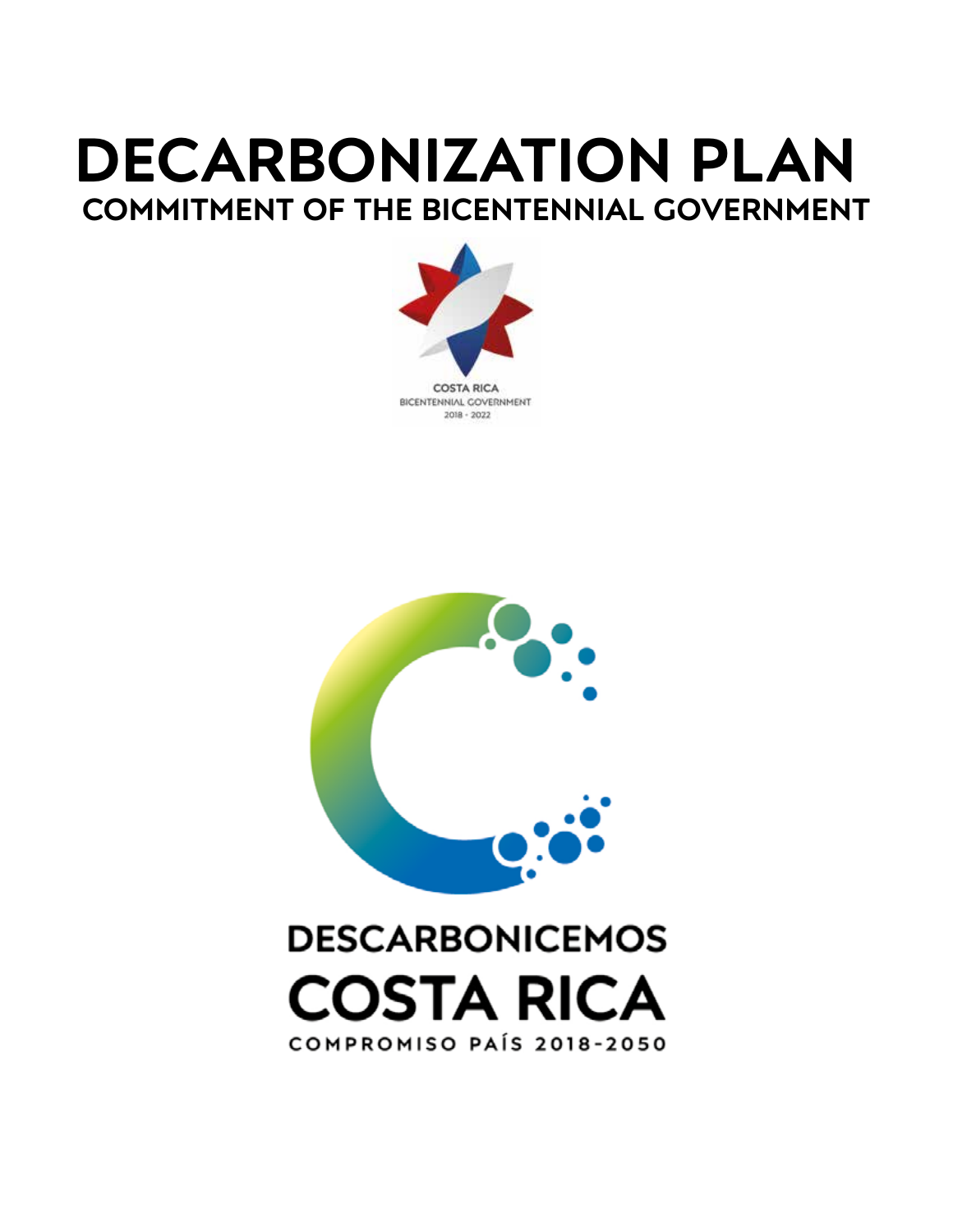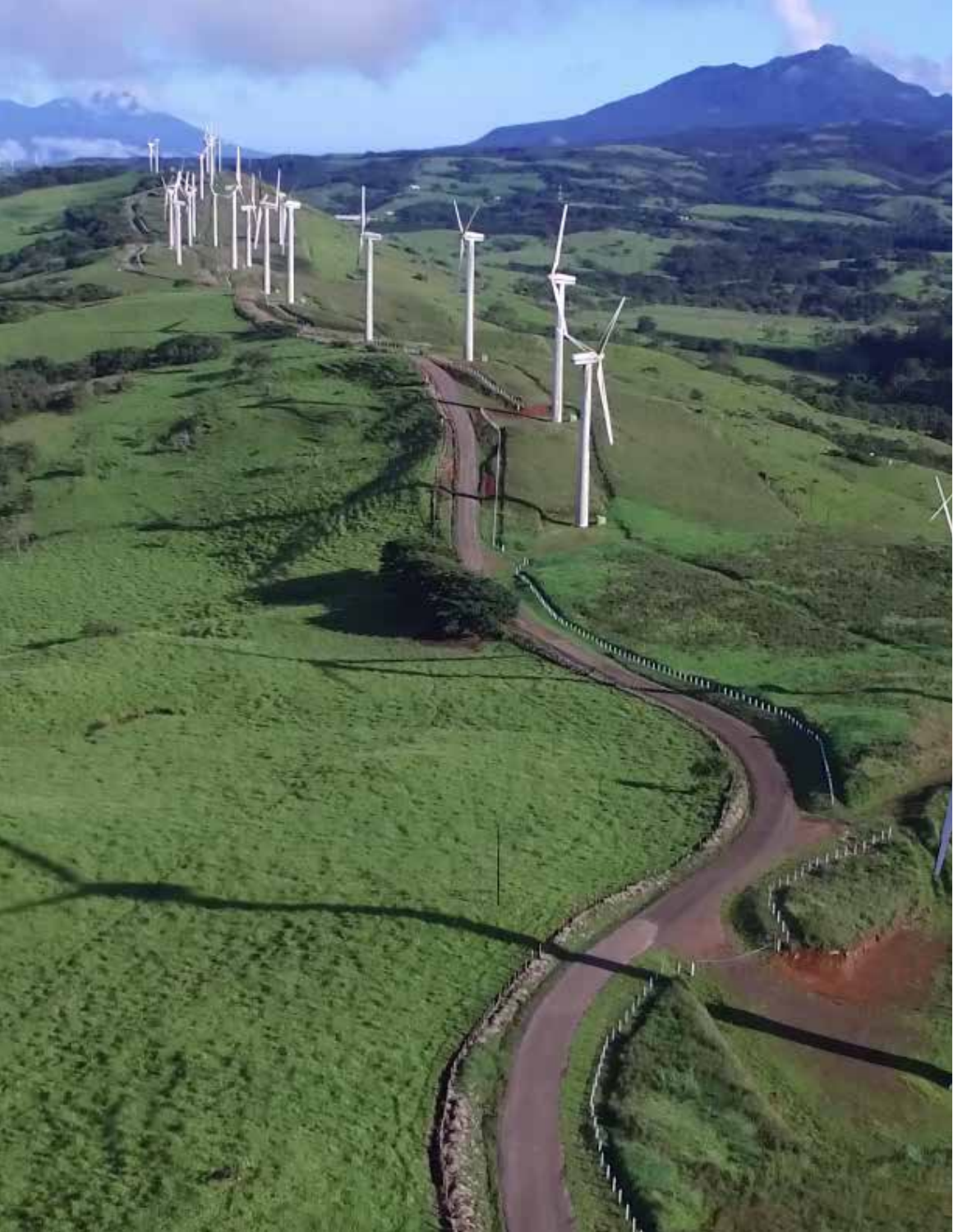

## Costa Rica aims to be a modern, green, emission-free, resilient and inclusive economy

Costa Rica has set out to lay the foundations of the new Costa Rican economy of the 21st century by creating a positive, innovative and inspiring vision of the future. An economy that responds to changes in the global context, moving towards a green economy, which promotes the sustainable use of natural resources.

Although the transition to a low-emission economy requires a profound transformation, it is worth noting that Costa Rica has made important progress in previous decades, including an electrical grid that is over 95% free of emissions and a very low rate of deforestation, with a forest cover that exceeds 52% of its territory.

However, the challenges are important and require transformational efforts, such as the development and implementation of one of the few decarbonization strategies in the world with short and long-term goals.

Costa Rica seeks to inspire all kinds of stakeholders to go beyond "the usual" and be part of this positive transformation, becoming the best version of itself and demonstrating that it is possible to fulfill the commitments acquired in the 2030 Development Agenda.

#### **No one left behind**

Decarbonization and resilience are based on the principles of inclusion, respect for human rights, and gender equality

### Planning the decarbonization of the economy requires a balance between the long-term vision and immediate actions

a kacamatan ing Kabupatèn Kabupatèn

Planning for decarbonization sets the path between the current goals and those of 2050, in line with the objectives of the 2030 Agenda and the Paris Agreement. This National Plan identifies technological transformation routes for each one of the sectors. The actions are presented in 10 sectoral focus areas with policy packages in three periods: beginning (2018-2022), inflection (2023-2030) and massive deployment (2031-2050), and also 8 cross-cutting strategies to enhance change.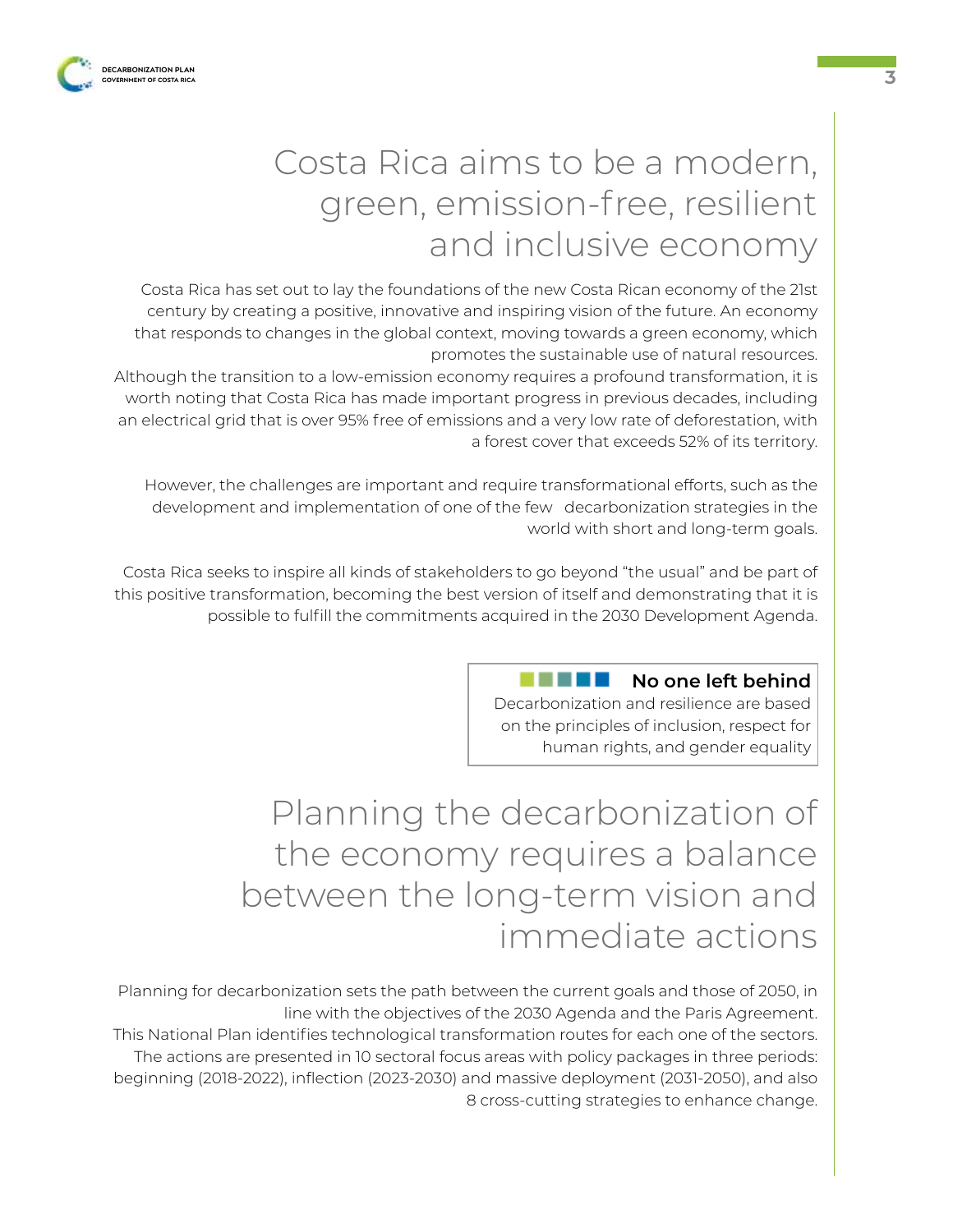

| Decarbonization is the great task of our generation and Costa Rica must be<br>among the first countries in the world to achieve it, if not the first.                                                                                           |                                                                                                                                                                                      |                                                                                                                                                                                                                                                                                                      |                                                                                                                                                                                                                                                                                      |  |  |
|-------------------------------------------------------------------------------------------------------------------------------------------------------------------------------------------------------------------------------------------------|--------------------------------------------------------------------------------------------------------------------------------------------------------------------------------------|------------------------------------------------------------------------------------------------------------------------------------------------------------------------------------------------------------------------------------------------------------------------------------------------------|--------------------------------------------------------------------------------------------------------------------------------------------------------------------------------------------------------------------------------------------------------------------------------------|--|--|
|                                                                                                                                                                                                                                                 | 10 Focus areas to achieve<br>Decarbonization                                                                                                                                         |                                                                                                                                                                                                                                                                                                      |                                                                                                                                                                                                                                                                                      |  |  |
| The 10 focus areas are key areas to reverse the increase of greenhouse gas emissions, as well as to<br>encourage the modernization and revitalization of the economy through a vision of green growth.<br>1. Transport and Sustainable Mobility |                                                                                                                                                                                      |                                                                                                                                                                                                                                                                                                      |                                                                                                                                                                                                                                                                                      |  |  |
| Focus<br>Area 1                                                                                                                                                                                                                                 | Development of a mobility<br>system base on safe,<br>efficient and renewable<br>public transport, and<br>active and shared mobility<br>schemes.                                      | <b>Transformational Vision (Actions)</b><br>By 2050, the public transport system<br>(Buses, Taxis, Passenger Rapid Train-<br>TRP-), will operate in an integrated<br>manner, replacing the private car<br>as the first mobility option for the<br>population.<br>In 2035, 70% of the buses and taxis | will be zero emissions and the<br>passenger train will be 100% electric.<br>By 2050 100% of the buses and taxis<br>will be zero emissions.<br>Increase of at least 10% of the trips<br>in non-motorized modes within<br>the main urban areas of the Great<br>Metropolitan Area-GAM-. |  |  |
| <b>Focus</b><br>Area 2                                                                                                                                                                                                                          | Transformation of the light<br>duty vehicle fleet to a zero<br>emissions one, nourished<br>by energy that is renewable<br>and not of fossil origin.                                  | <b>Transformational Vision (Actions)</b><br>In 2050, 60% of the fleet of light<br>vehicles - private and institutional<br>- will be zero emissions, with a<br>higher percentage for those with<br>commercial and governmental use.                                                                   | In 2035, 25% of the fleet will be<br>electric.<br>100% of sales of light vehicles will be<br>zero emission vehicles by 2050 at the<br>latest.                                                                                                                                        |  |  |
| Focus<br>Area 3                                                                                                                                                                                                                                 | Promotion of a freight<br>transport that adopts<br>modalities, technologies<br>and energy sources that<br>emit zero or the lowest<br>possible emissions.                             | <b>Transformational Vision (Actions)</b><br>By 2050, at least half of cargo<br>transport will be highly efficient and<br>will have reduced emissions in 20%<br>compared to 2018 emissions.<br>By 2022 the country will have public                                                                   | data on carbon emissions (and<br>criterion pollutants) of the cargo<br>truck fleet and pilot plans will be<br>carried out to increase the efficiency<br>of the trucks through an intelligent<br>logistics approach                                                                   |  |  |
| 2. Energy, Green Building and Industry<br><b>Consolidation of the</b><br><b>Transformational Vision (Actions)</b><br>capable of operating at 100% with                                                                                          |                                                                                                                                                                                      |                                                                                                                                                                                                                                                                                                      |                                                                                                                                                                                                                                                                                      |  |  |
| Focus<br>Area 4                                                                                                                                                                                                                                 | national electric system<br>with the capacity, flexibility,<br>intelligence, and resilience<br>necessary to supply and<br>manage renewable energy<br>at competitive cost.            | By 2050, electric power will be<br>a primary source of energy for<br>transport, residential, commercial,<br>and industrial sectors, among<br>others.<br>By 2030: the electrical grid is                                                                                                              | renewable energies<br>The investment program, for the<br>evolution of the electrical system,<br>and the quality of its management,<br>must guarantee a competitive<br>price for users.                                                                                               |  |  |
| Focus<br>Area <sub>5</sub>                                                                                                                                                                                                                      | Development of buildings<br>of different uses<br>(commercial, residential,<br>institutional) under high<br>efficiency standards and<br>low emission processes.                       | <b>Transformational Vision (Actions)</b><br>By 2030, 100% of the new<br>commercial, residential and<br>institutional buildings will be<br>designed and built adopting<br>systems and technologies that                                                                                               | lead to low emission and resilience<br>processes.<br>By 2050 all commercial, residential<br>and institutional buildings<br>will operate with low emission<br>standards                                                                                                               |  |  |
| Focus<br>Area <sub>6</sub>                                                                                                                                                                                                                      | <b>Modernization of the</b><br>industrial sector through<br>the application of electrical,<br>efficient, and sustainable<br>processes and technologies<br>of low and zero emissions. | <b>Transformational Vision (Actions)</b><br>By 2050 it will have changed its<br>energy sources in order to decouple<br>its growth from that of emissions.<br>By 2030 the sector will have a                                                                                                          | strategy and business model of<br>integral design "cradle to grave" for<br>products, supplies, packaging, and<br>their uses, in a vision that is linked to<br>the circular economy.                                                                                                  |  |  |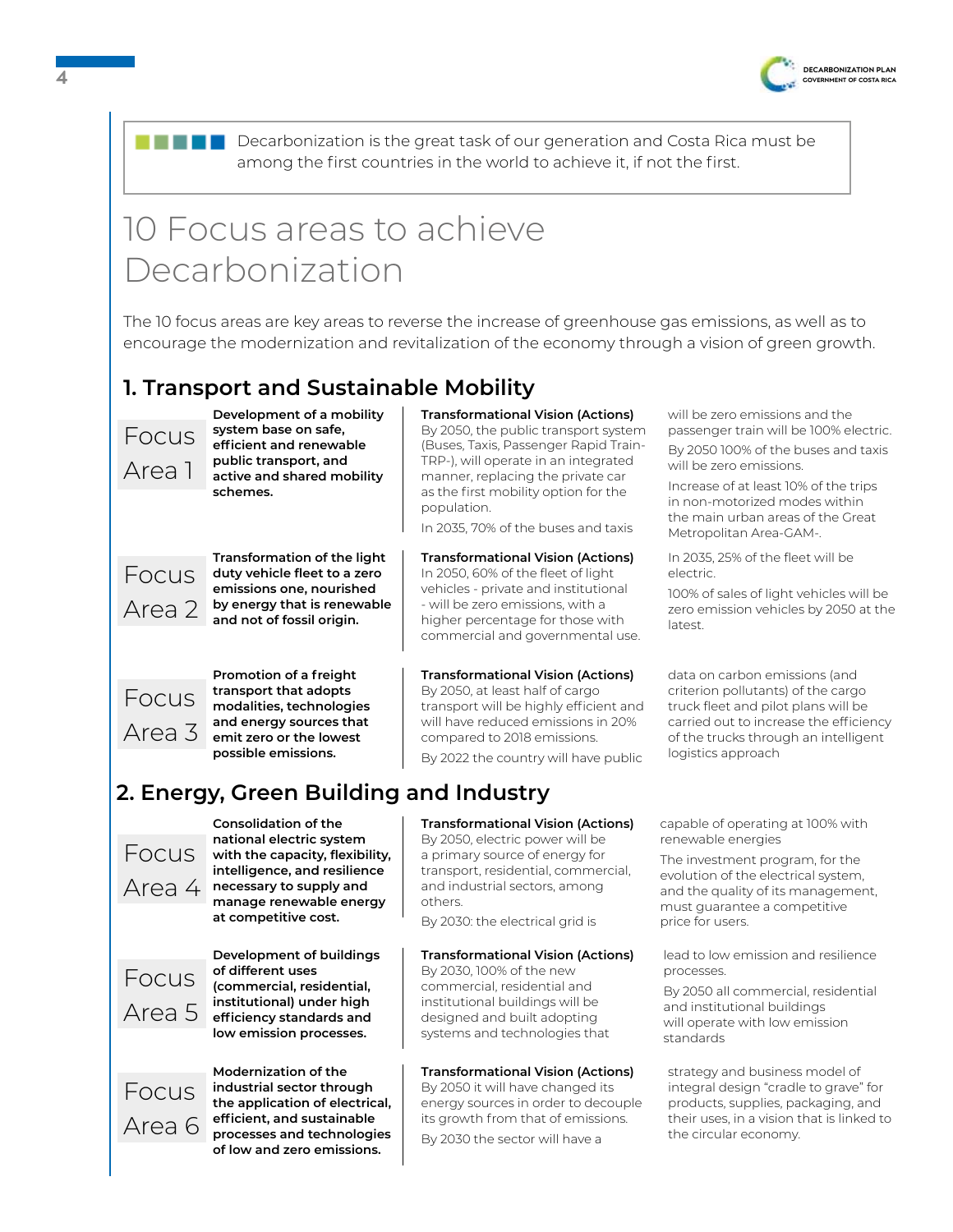

Focus

Area 7

### **3. Integrated Waste Management**

of waste and their successful management, under a circular economy approach

By 2022 there will be a Strategy and Plan for Better Technological Options to reduce methane through organic waste.

**Transformational Vision (Actions)** By 2050, 100% of the territory will have solutions for the collection, separation, reuse and disposal of waste.

By 2030 Costa Rica will have a culture of citizens and businesses oriented towards a lower generation

**Development of an integrated waste management system based on the separation, reuse, revaluation, and final disposal of maximum efficiency and low greenhouse gas emissions.**

### **4. Agriculture, land use change and nature-based solutions**

| Focus<br>Area 8  | <b>Promotion of highly</b><br>efficient agricultural<br>food systems that<br>generate low-carbon local<br>consumption and export<br>goods.                                                                                                                          | <b>Transformational Vision (Actions)</b><br>By 2050, the most advanced<br>methods and technologies will<br>be applied in order to achieve                                                                                                          | a sustainable, competitive, low<br>carbon, resilient agriculture with the<br>lowest levels of contamination.                                                                                                                           |
|------------------|---------------------------------------------------------------------------------------------------------------------------------------------------------------------------------------------------------------------------------------------------------------------|----------------------------------------------------------------------------------------------------------------------------------------------------------------------------------------------------------------------------------------------------|----------------------------------------------------------------------------------------------------------------------------------------------------------------------------------------------------------------------------------------|
| Focus<br>Area 9  | Consolidation of an eco-<br>competitive livestock<br>model based on<br>productive efficiency and<br>reduction of greenhouse<br>gases.                                                                                                                               | <b>Transformational Vision (Actions)</b><br>By 2050, livestock activity will use<br>the most advanced technology<br>according to standards of                                                                                                      | sustainability, competitiveness,<br>low emissions and resilience to the<br>effects of climate change.                                                                                                                                  |
| Focus<br>Area 10 | Consolidation of a model<br>of management of<br>rural, urban, and coastal<br>territories that facilitates<br>the protection of<br>biodiversity, the increase<br>and maintenance<br>of forest cover and<br>ecosystem services<br>based on nature-based<br>solutions. | <b>Transformational Vision (Actions)</b><br>By 2030, to maintain existing<br>forest cover and increase it to<br>60% while reversing the process<br>of degradation of marine and<br>terrestrial ecosystems<br>By 2050, to increase the availability | of green areas for recreation, located<br>in the great metropolitan area<br>-GMA-through the improvement<br>of connectivity between protected<br>areas and the consolidation of<br>inter-urban riversides and biological<br>corridors. |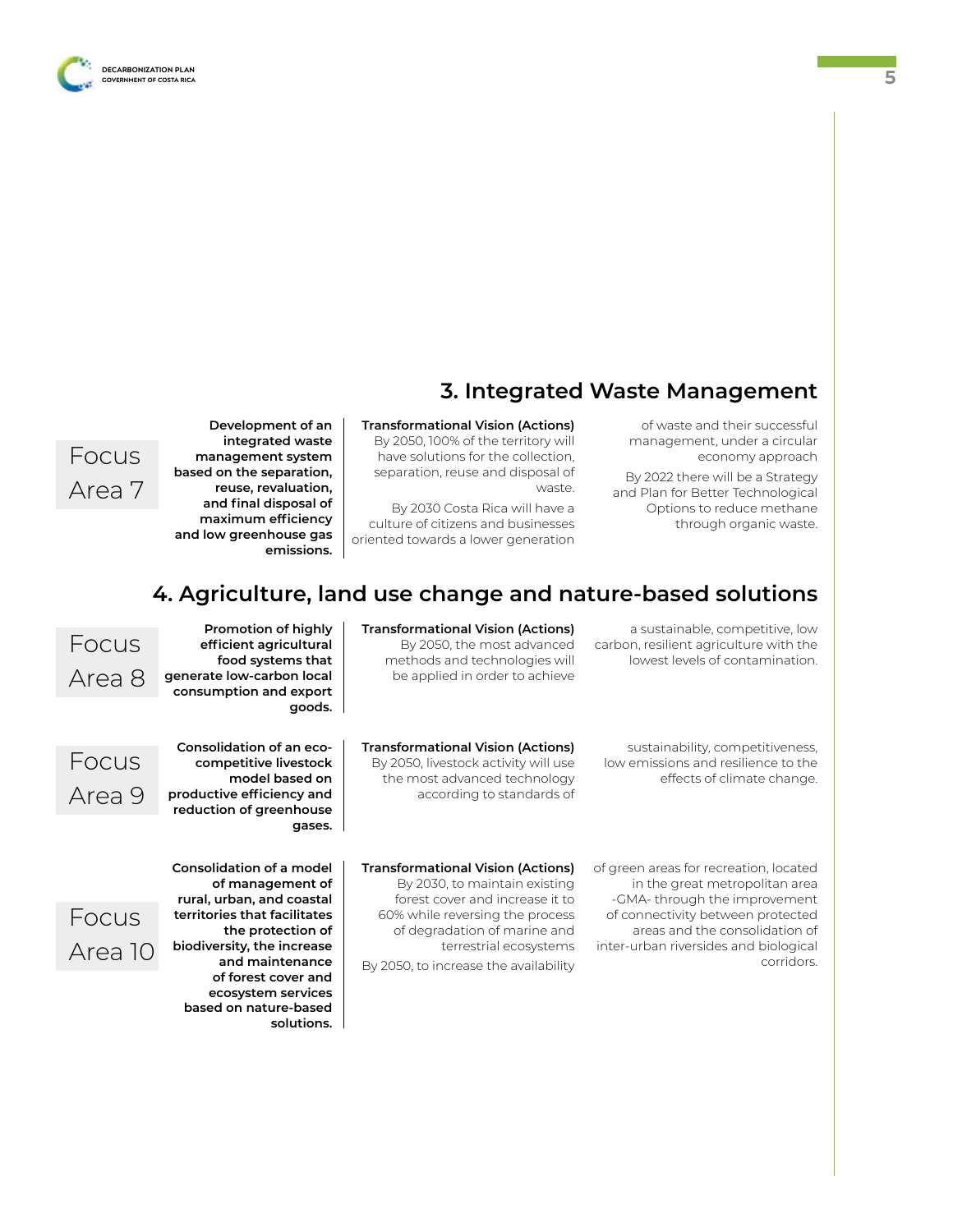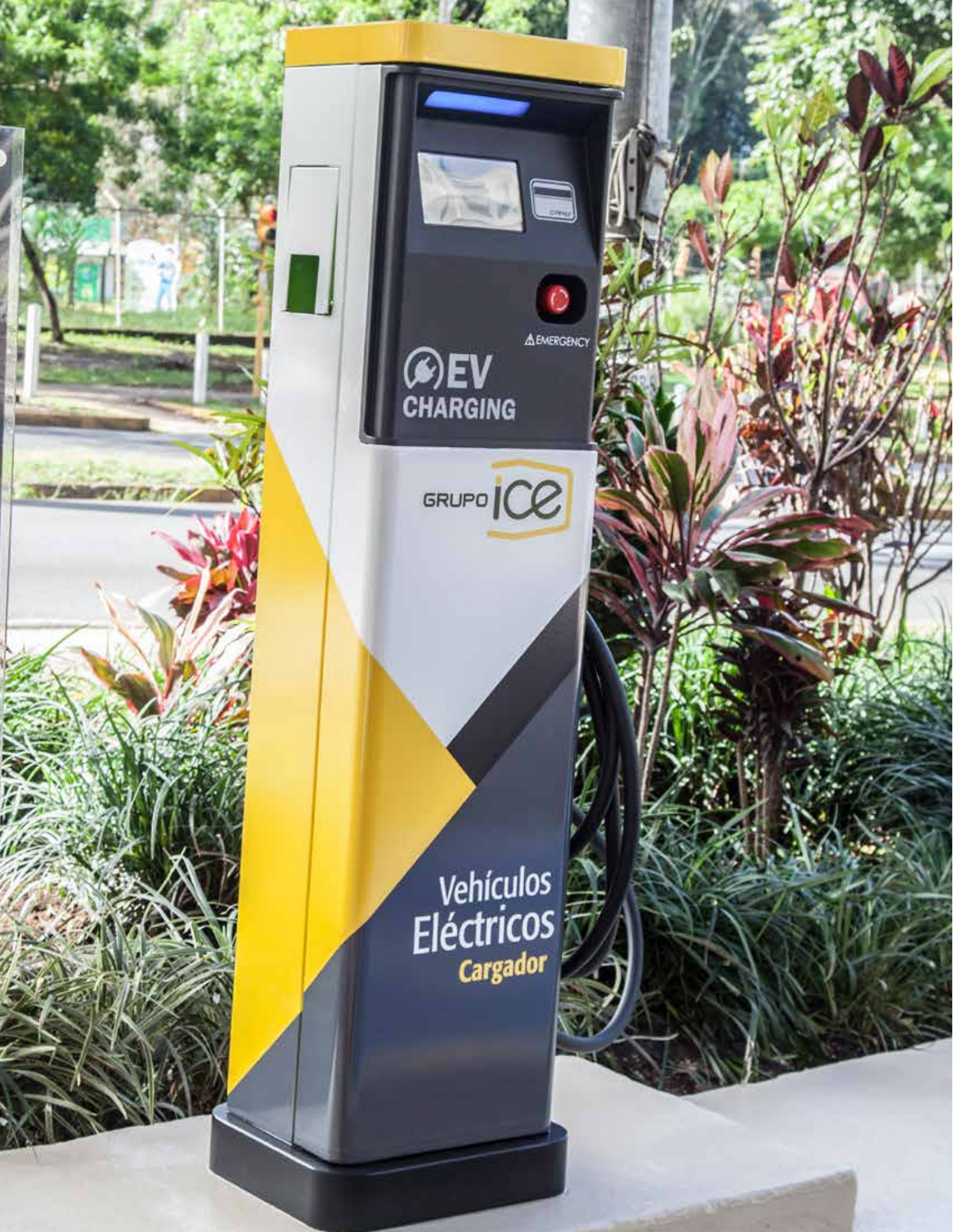

### 8 Cross-cutting Strategies to catalyze change

It is necessary to modernize the institutional and tax frameworks as well as the education system through comprehensive approaches in order to consolidate the process of transformational change. This can be achieved through the cross-cutting strategies which seek to address the social, financial, environmental and technological considerations:

#### **4) Finance and Foreign Direct Investment Strategy**

Financing and attracting investments requires mobilizing public and private funds. This will be achieved by working on "financial engineering" schemes of public-private partnerships to support the portfolio of actions and projects. We will work with the national and international financial sectors using new approaches. Costa Rica will set the conditions for promoting an FDI strategy in key areas, consistent with the vision of the Plan.

#### **5) Digitalization and Knowledge-based Economy Strategy**

The country must advance in processes of digitalization, digital connectivity, smart cities and telecommuting. For this, it requires the development of tools for analyzing and using digital data and the availability of infrastructure in data centers, fiber optics and submarine cables. It also requires interconnection with the region.

#### **6) Labor Strategies for a Just Transition**

It is recognized that the political feasibility of these major transitions is associated with the process of adapting to the opportunities and challenges that will arise in the labor market. The best practices in just transition processes will be identified and relevant plans will be prepared for the sectors that are exposed to the greatest impacts.

#### **1) Strengthening the principles of inclusion, respect for human rights and promotion of gender equality.**

Costa Rica reiterates its commitment to the protection and respect of human rights. At the same time, the country will continue to promote gender equality and improve the quality of life of its citizens.

#### **2) Comprehensive reform for new institutionality**

 The country needs to advance its environmental institutional reform that will endow it with modern, digitalized, and flexible institutions with the capacity to manage the disruptive changes that this new economy entails. Key components include the modernization of the Costa Rican Petroleum Refinery (RECOPE), the Costa Rican Electricity Institute (ICE) the Ministry of Public Works and Transportation (MOPT), and the Public Transportation Council (CTP).

#### **3) Green Tax Reform**

It is fundamental to decouple the revenues of the Ministry of Finance from the sales of gasoline and to move forward in carbon pricing. The price may start with the green tax reform and the debate on the economic valuation of negative externalities such as pollution. The process must respond to a comprehensive analysis of the country's tax structure and it must define the actions that allow coherence with the public policy packages to achieve decarbonization while also considering the costs.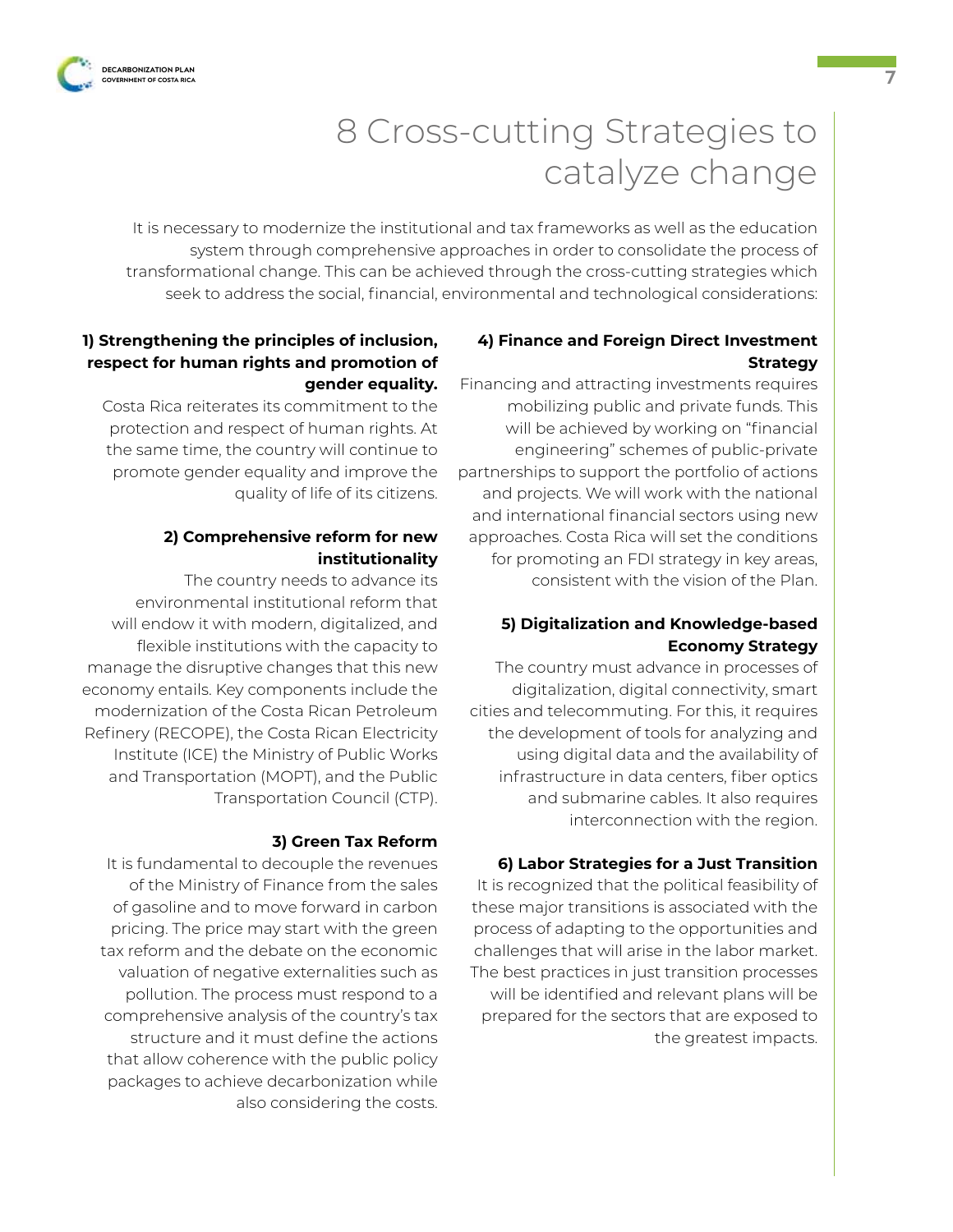

#### **7) Transparency, Metrics and Open Data Strategy**

The country will consolidate the National Climate Change Metrics System (SINAMECC) to guarantee a supply of open and updated data on the performance of the decarbonization agenda and to enable forward-looking modeling to support decision making. SINAMECC will be provided as open-source software, free of restrictions, to help other countries improve their metrics and promote an international open-source community around the system.

#### **8) Education and Culture Strategy: The bicentennial Costa Rica- Free of Fossil Fuels.**

Consumer and user work plans will be developed in order to promote the acceptance of a value proposition of technologies and modalities as well as cultural and educational initiatives for teachers and students of all kinds. Modernization, the teaching of the English language and the interconnection of schools, will all be steps towards this new Costa Rica.

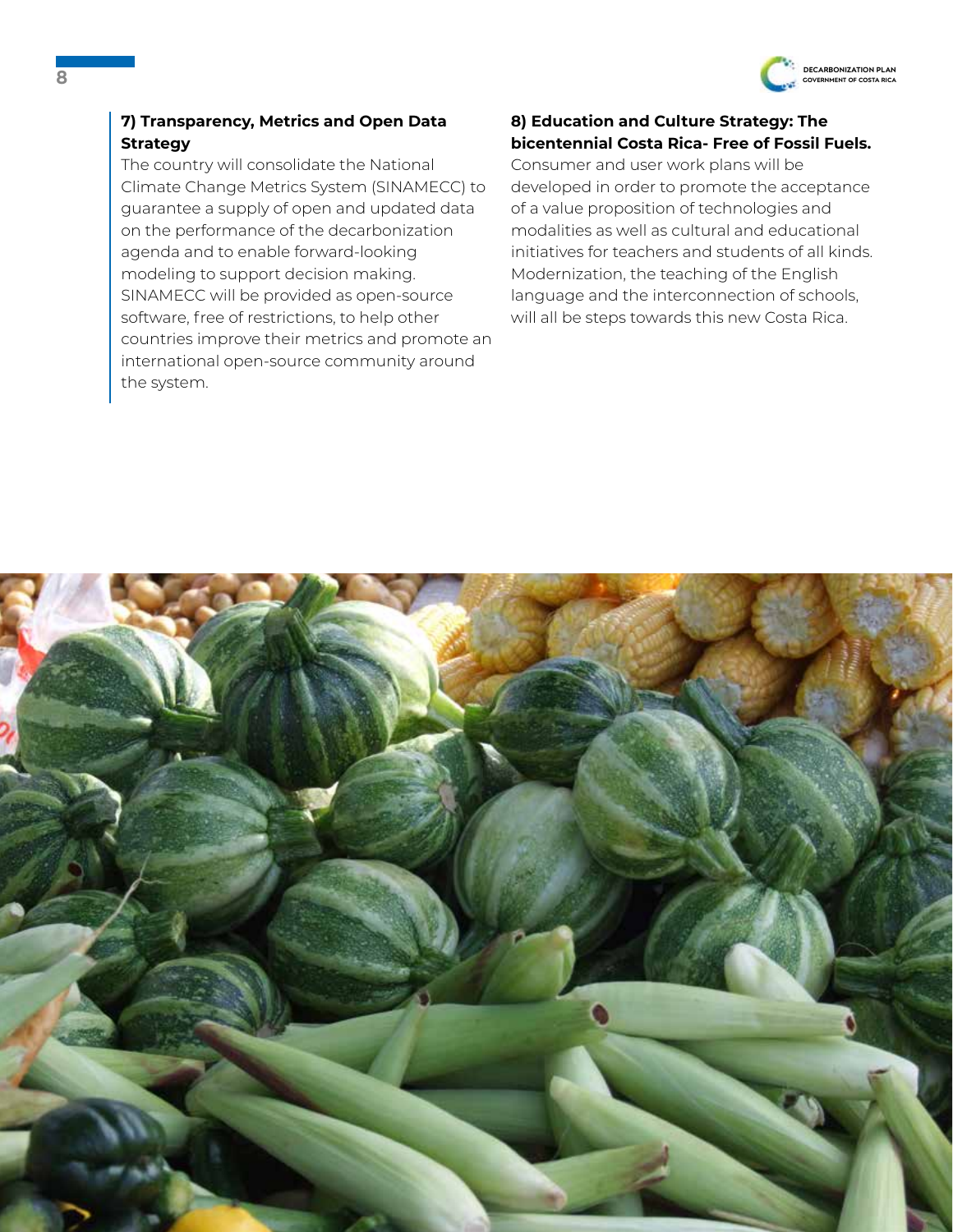

## The process of change has begun. Next steps

The Decarbonization Plan is being used as the foundation for the construction of our National Development and Public Investment Plan (2018-2022), and the Costa Rica 2050 Strategic Plan (Long-Term Strategy).

It will provide information to update and formulate new sectoral policies, and the country's public investment system based on robust modeling.

Its implementation will be coordinated by the Presidency of Costa Rica, with support from the Ministry of Planning and Economic Policy (MIDEPLAN), the Ministry of Environment and Energy (MINAE), and the Ministry of Finance.

 An Action Plan 2018-2022 is being developed to detail the actions that this Administration will implement, along with the person in charge of each action.

The Plan will feed the ambition and transparency system of the country and will be the basis for updating and improving our following Nationally Determined Contributions or NDCs

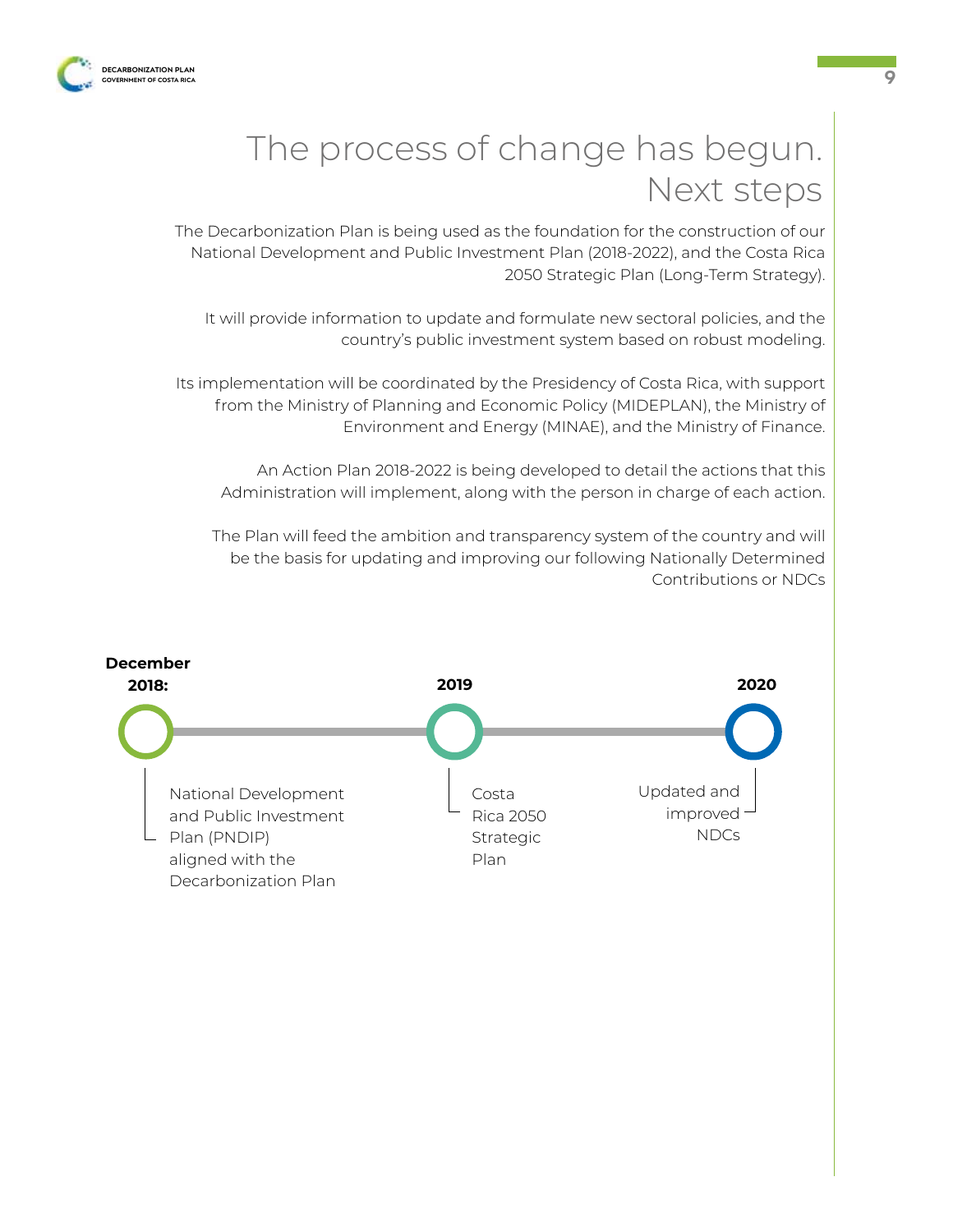